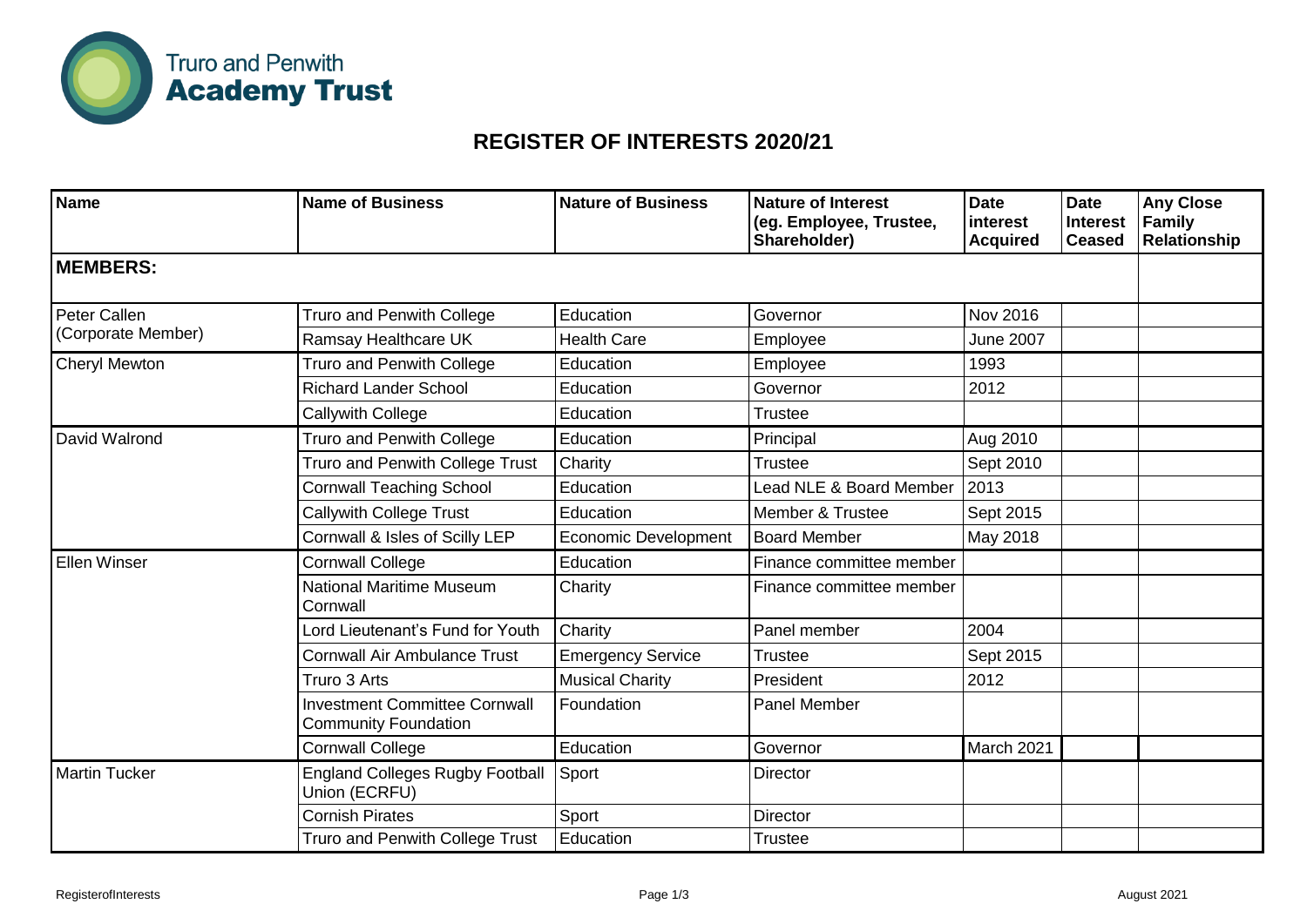| <b>Name</b>                                | Term of<br>Office due<br>to end | <b>Name of Business</b>                                 | <b>Nature of Business</b>     | <b>Nature of Interest</b><br>(eg. Employee,<br>Trustee, Shareholder) | <b>Date interest</b><br><b>Acquired</b> | <b>Date</b><br><b>Interest</b><br><b>Ceased</b> | <b>Any Close</b><br>Family<br><b>Relationship</b> |
|--------------------------------------------|---------------------------------|---------------------------------------------------------|-------------------------------|----------------------------------------------------------------------|-----------------------------------------|-------------------------------------------------|---------------------------------------------------|
| <b>TRUSTEES:</b>                           |                                 |                                                         |                               |                                                                      |                                         |                                                 |                                                   |
| Jenny Blunden<br>(TPAT Chief<br>Executive) | N/A                             | Truro and Penwith Academy<br>Trust                      | Education                     | Employee (Chief<br>Executive)                                        | Sept 2015                               |                                                 |                                                   |
|                                            |                                 | Aluco Ecology Ltd                                       | <b>Ecological Consultancy</b> | <b>Husband is Director</b>                                           | 2005                                    |                                                 |                                                   |
|                                            |                                 | <b>Leading Schools South West</b>                       | Leadership Development        | Director                                                             | Sept 2017                               |                                                 |                                                   |
| Anita Firth                                | Dec 2023                        | Nil                                                     |                               |                                                                      |                                         |                                                 |                                                   |
| <b>Terry Lister</b>                        | Dec 2021                        | <b>Chacewater CP School</b>                             | <b>Primary Education</b>      | <b>Chair of Governors</b>                                            | 2006                                    |                                                 |                                                   |
|                                            |                                 | Churchwarden St Paul's Church,<br>Chacewater            | Religious                     | Treasurer                                                            |                                         |                                                 |                                                   |
| Alan Livingston                            | Mar 2022                        | Member of Royal Mail Stamp<br><b>Advisory Committee</b> | <b>Advisory Panel Member</b>  | Panel Member                                                         |                                         |                                                 |                                                   |
| <b>Andy Stittle</b>                        | May 2022                        | Truro & Penwith College                                 | Education                     | Employee                                                             | Aug 2013                                |                                                 |                                                   |
|                                            |                                 | Penrice Academy                                         | Education                     | Governor                                                             | 2010                                    |                                                 |                                                   |
|                                            |                                 | South West Institute of<br>Technology                   | Technology                    | <b>Director</b>                                                      |                                         |                                                 |                                                   |
|                                            |                                 | Ofsted                                                  | Education                     | Ofsted Inspector<br>(Self-employed<br>Contractor)                    | 2002                                    |                                                 |                                                   |
| David Williams                             | Oct 2020                        | Discovery Schools Academy<br><b>Trust</b>               | Education                     | <b>Trustee</b>                                                       |                                         |                                                 |                                                   |
| <b>Julie Keyes</b>                         | Feb 2023                        | <b>High Performance Learning</b>                        | Education                     | Associate Director                                                   | 2019                                    |                                                 |                                                   |
|                                            |                                 | <b>Independent Schools Portal</b>                       | Education                     | <b>Associate Director</b>                                            |                                         |                                                 |                                                   |
| Jeremy Dunn                                | Feb 2023                        | Ward Williams Associates LLP                            | Engineering                   | Associate Partner                                                    | 2012                                    |                                                 |                                                   |
|                                            |                                 | Amalgamated Properties Ltd                              | <b>Property Development</b>   | Director of Family<br><b>Related Business</b>                        |                                         |                                                 |                                                   |